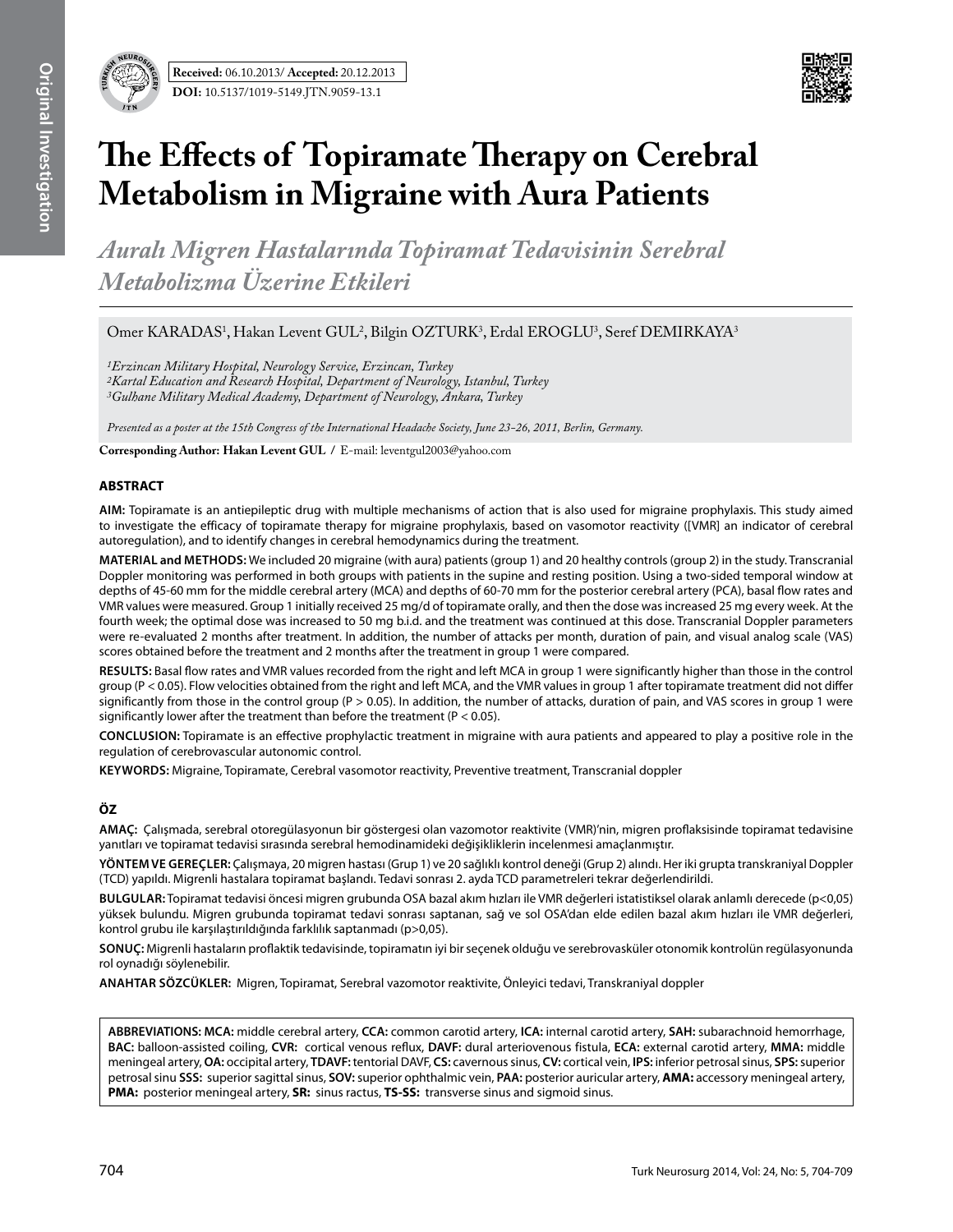#### **INTRODUCTION**

Migraine is a common chronic neurovascular disease. Migraine headaches can present with aural neurological symptoms and autonomic nervous system dysfunction (11). Migraine attacks are characterized by numerous changes, including psychological and neurological, and structural or autonomic manifestations. Among patients with migraine, 15% have aura and the presence of 2 attacks of migraine starting with aura leads to the diagnosis. The aural phase, which is usually less than 1 hour in duration, includes positive or negative focal neurological symptoms that lead to or accompany the headache. The most frequent auras are visual, although sensory and motor auras can also be observed. Headaches usually occur within 1 hour after the aura, but can occur later or also may not occur (5).

Transcranial Doppler ultrasonography (TCD) is a safe and sensitive method for measuring cerebral blood flow velocity (CBFV) in the basal cerebral arteries. TCD can be used to evaluate the flow characteristics of intracranial arteries, microemboli, and vasomotor reactivity (VMR). The acoustic window is the cranial bone's thinnest region for using TCD and the transtemporal window facilitates insonation of the ipsilateral middle cerebral artery (MCA), anterior cerebral artery (ACA), and posterior cerebral artery (PCA) (13,15,30,31). Neuronal activity is correlated with changes in local cerebral blood flow. As TCD can instantly show hemodynamic changes, it is a great tool for investigating the connection known as vasoneuronal coupling (1,24).

Cerebral VMR is the capacity to meet the cerebral circulation and blood flow velocity (decrease and increase) based on cerebral metabolic changes. VMR is important for the autonomic and hemodynamic functioning of the cerebrum (7,8,19,27,29) and we think that it can be helpful in following up the efficacy of migraine prophylaxis. Topiramate (TPM) is an antiepileptic with broad-spectrum and multiple mechanisms of action, and is used as a prophylactic treatment for migraine (17,21). The present study aimed to evaluate the efficacy of TPM treatment on the frequency and duration of migraine attacks, visual analog scale (VAS) score, VMR (from both the right and left MCA, and PCA), and cerebral blood flow in migraine with aura patients.

#### **MATERIAL and METHODS**

This study was conducted under permission of institutional review board of "Dr. Lutfi Kirdar Kartal Education and Research Hospital, Istanbul, Turkey" (Decision #: 1, 25.12.2012).

We included 20 (15 females, 5 males with a mean age of 32.75 years) migraine with aura patients (group 1) and 20 (16 females, 4 males with a mean age of 32.90 years) headachefree control subjects (group 2) in our study. All of the patients fulfilled the diagnostic criteria of migraine established by the Headache Classification Committee of the International Headache Society. The patients and controls provided informed consent to participate in the study. All patients had normal neurological examination findings.

#### *Exclusion Criteria*

Patients who had used any kind of prophylactic treatment for headache in the last 3 months, patients who had medication overuse headache according to The International Classification of Headache Disorders (2nd Edition), patients who had received botulinum toxin type A (BoNT-A) therapy, pregnant women or those with a positive urine pregnancy test, patients with a history of malignancy, patients who had a history of cervical and cranial surgery, patients who had ingested more than 500 mg/day caffeine during last month, patients who had received non-pharmacological therapy for the last 6 months, patients with anemia or bleeding diathesis, patients with major psychiatric disorders (major depression etc.), patients who had used antipsychotic, antidepressant and antiepileptic drugs within the previous 3 months, patients with neuromuscular dysfunction, patients using agents that affect neuromuscular functions such as curare or antibiotics like aminoglycoside, patients with uncontrolled hypertension, patients with hypothyroidism or hyperthyroidism, and patients who had a history of primary headaches other than migraine with aura were not included in the study.

Whole blood count, routine biochemical tests, thyroid function tests, and vitamin B12, folic acid, and ferritin level measurements were performed to rule out secondary causes. Computerized Cranial Tomography (CCT) or Magnetic Resonance Imaging (MRI) were used as necessary.

#### *Study Design*

20 migraine patients underwent cerebral VMR measurement using TCD imaging of both MCAs and PCAs before and after TPM treatment. 20 controls also underwent VMR measurement with the same technique and by using the same arteries. Recordings were made with the participants in a comfortable supine position, using a DWL Multi-Dop T TCD Doppler instrument. Two 2-MHz pulse-wave probes were affixed to the transtemporal window. Doppler signals from the MCAs were obtained by placing the probe over the temple and adjusting the position for a maximal reflected signal at a depth of 45-60 mm. Additionally, signals from the PCAs were recorded posteriorly and slightly caudally from the MCAs at a depth of 65-70 mm. Breathholding was used to measure VMR in 3 sets. Patients and controls held their breath for 30 seconds and the procedure was continued after 5 minutes of rest.

Cerebral VMR was evaluated according to the breathholding index (BHI). BHI is calculated as follows: mean flow velocity at the end of breathholding – mean flow velocity at rest/mean flow velocity at rest x 100/s of breathholding. Group 1 initially received 25 mg/day of topiramate orally, and then the dose was increased by 25 mg every week. At the fourth week the dose was increased to 50 mg b.i.d. and this dose was continued; transcranial Doppler parameters were re-evaluated 2 months after the treatment. In addition, the number of attacks per month, duration of pain, and visual analog scale (VAS) scores in group 1 obtained before the treatment and 2 months after the treatment were compared.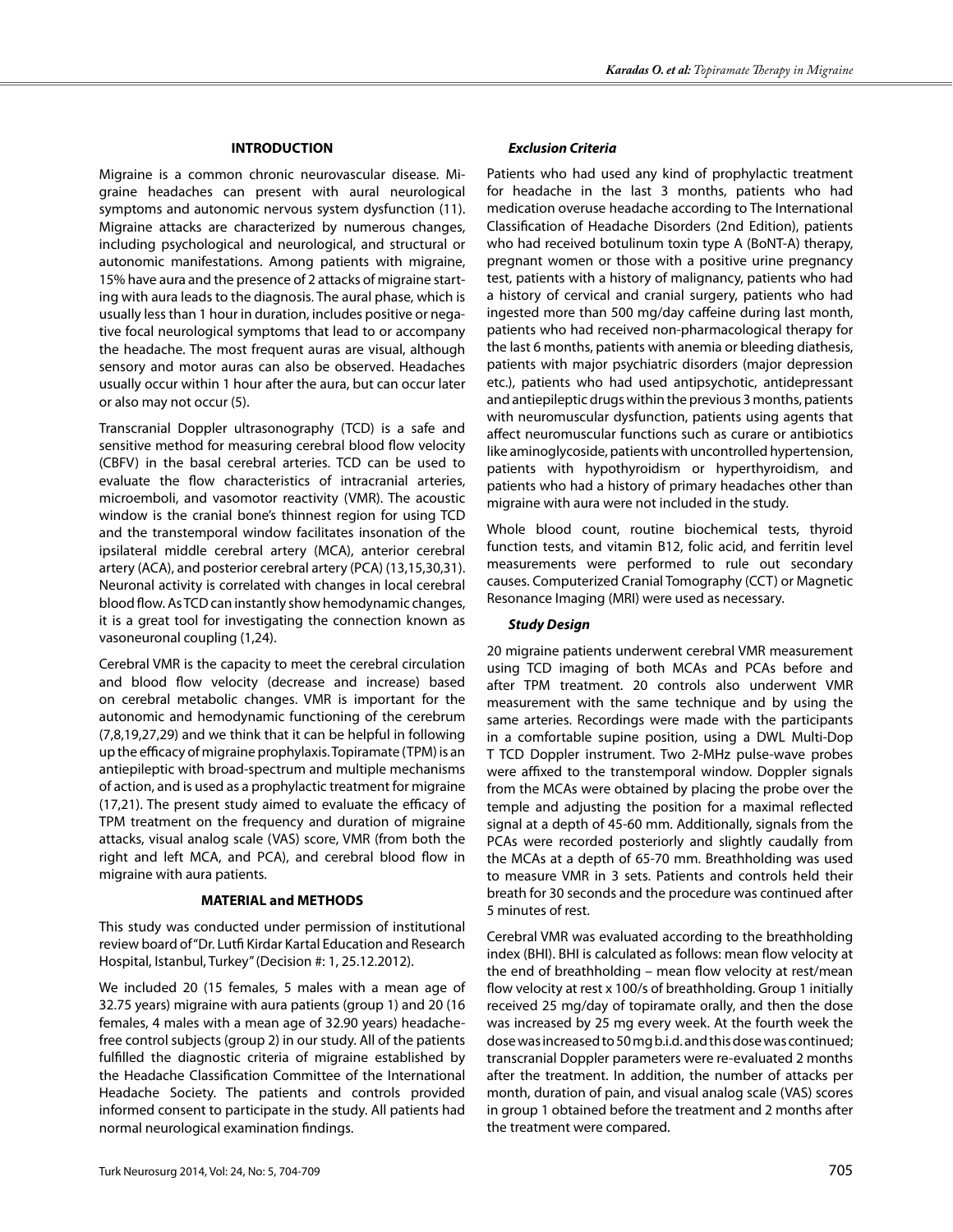#### *Statistical Analysis*

SPSS v.15.0 was used for statistical analysis. Data are presented as mean ± standard deviation. The Mann-Whitney U and Wilcoxon tests were employed, and a P value <0.05 was considered statistically significant.

#### **RESULTS**

20 (15 females, 5 males with a mean age of 32.75 years) migraine with aura patients (group 1) that received TPM and 20 (16 females, 4 males with a mean age of 32.90 years) healthy headache-free controls (group 2) were included in the study. There were no significant differences between the groups according to age and gender (p>0.05).

The number of attacks in group 1 was 6.35±1.98 before treatment and 4.05±1.57 after treatment and this decrease was statistically significant (p=0,01). Group 1's number of painful days was 12.55±5.09 before treatment and 7.85±3.31 after treatment and this decrease was statistically significant (p<0,001). Group 1's VAS scores that show the severity of pain was 86.75±7.82 before treatment and 59.75±18.38 after treatment and this decrease was statistically significant (p<0.001).

The basal flow velocity values obtained from the right and left MCA and PCA before TPM treatment were significantly higher

#### **Table I:** Participant Demographic Features

| Variables   | <b>Group 1</b>    | <b>Group 2</b>    | E     |
|-------------|-------------------|-------------------|-------|
| Age (years) | $32.75 \pm 11.25$ | $32.90 \pm 11.98$ | 1.000 |
| Gender      |                   |                   | 0.982 |
| Female      | 15 (75%)          | 16 (80%)          |       |
| Male        | 5(25%)            | 4(20%)            |       |

#### **Table II:** Right and Left MCA and PCA Blood Flow Velocity

in group 1 than in the control group ( $p < 0.05$ ). VMR values obtained from the right and left MCA and PCA before TPM treatment were again significantly higher in group 1 than in the control group ( $p < 0.05$ ). The basal flow velocity recorded from the right and left MCA's, and the VMR values after TPM treatment in group 1 did not differ significantly from those in group 2 ( $p > 0.05$ ).

The number of attacks, duration of pain, and VAS scores in group 1 were significantly lower after the treatment than before the treatment ( $p < 0.05$ ). The number of attacks, duration of pain, and VAS scores were not recorded in group 2 as these subjects were headache free. The characteristics of the study population, mean flow velocities, and VMR values are shown in Tables I-III.

### **DISCUSSION**

Prior to TPM treatment in group 1, basal cerebral blood flow velocity obtained bilaterally from the MCAs and PCAs, and VMR were significantly higher than those in the control group ( $p < 0.05$ ), whereas 2 months after treatment, there were no significant differences in these parameters between the 2 groups ( $p > 0.05$ ). Additionally, the number of attacks, duration of pain, and VAS scores after treatment in group 1 were significantly lower than the pre-treatment values ( $p <$ 0.05). The present findings show that topiramate treatment was effective in migraine with aura patients, and regulated cerebral blood flow velocity and VMR.

Lauritzen reported that blood pressure autoregulation during migraine attacks is normal in all brain regions, but metabolic autoregulation (CO2 reactivity) is impaired in hypoperfused regions, as compared to normally perfused brain regions, after cortical spreading depression (CSD) (18). Nedeltchev et al. reported that migraine patients suffer from an autoregulation disorder, based on flow response behaviour in both MCAs and

|                                           | <b>Group 1</b>                       |         | <b>Group 2</b>    | <b>Group 1 vs. Group 2</b> |
|-------------------------------------------|--------------------------------------|---------|-------------------|----------------------------|
| Blood flow velocity (cm s <sup>-1</sup> ) | Median $\pm$ SD                      | p       | Median $\pm$ SD   | р                          |
| <b>Right MCA</b>                          |                                      |         |                   |                            |
| Before treatment<br>After treatment       | $60.77 \pm 5.48$<br>$56.27 \pm 3.54$ | < 0.001 | $55.89 \pm 4.65*$ | 0.005<br>0.579             |
| <b>Left MCA</b>                           |                                      |         |                   |                            |
| Before treatment<br>After treatment       | $61.32 \pm 3.58$<br>$57.56 \pm 2.91$ | < 0.001 | $56.94 \pm 4.73*$ | 0.004<br>0.534             |
| <b>Right PCA</b>                          |                                      |         |                   |                            |
| Before treatment<br>After treatment       | $42.56 \pm 2.55$<br>$41.18 \pm 1.74$ | 0.035   | $40.99 \pm 1.60*$ | 0.006<br>0.839             |
| <b>Left PCA</b>                           |                                      |         |                   |                            |
| Before treatment<br>After treatment       | $44.22 \pm 1.33$<br>$43.19 \pm 1.83$ | 0.036   | $42.28 \pm 2.01*$ | 0.002<br>0.130             |

*\*One measurement was made in group 2.*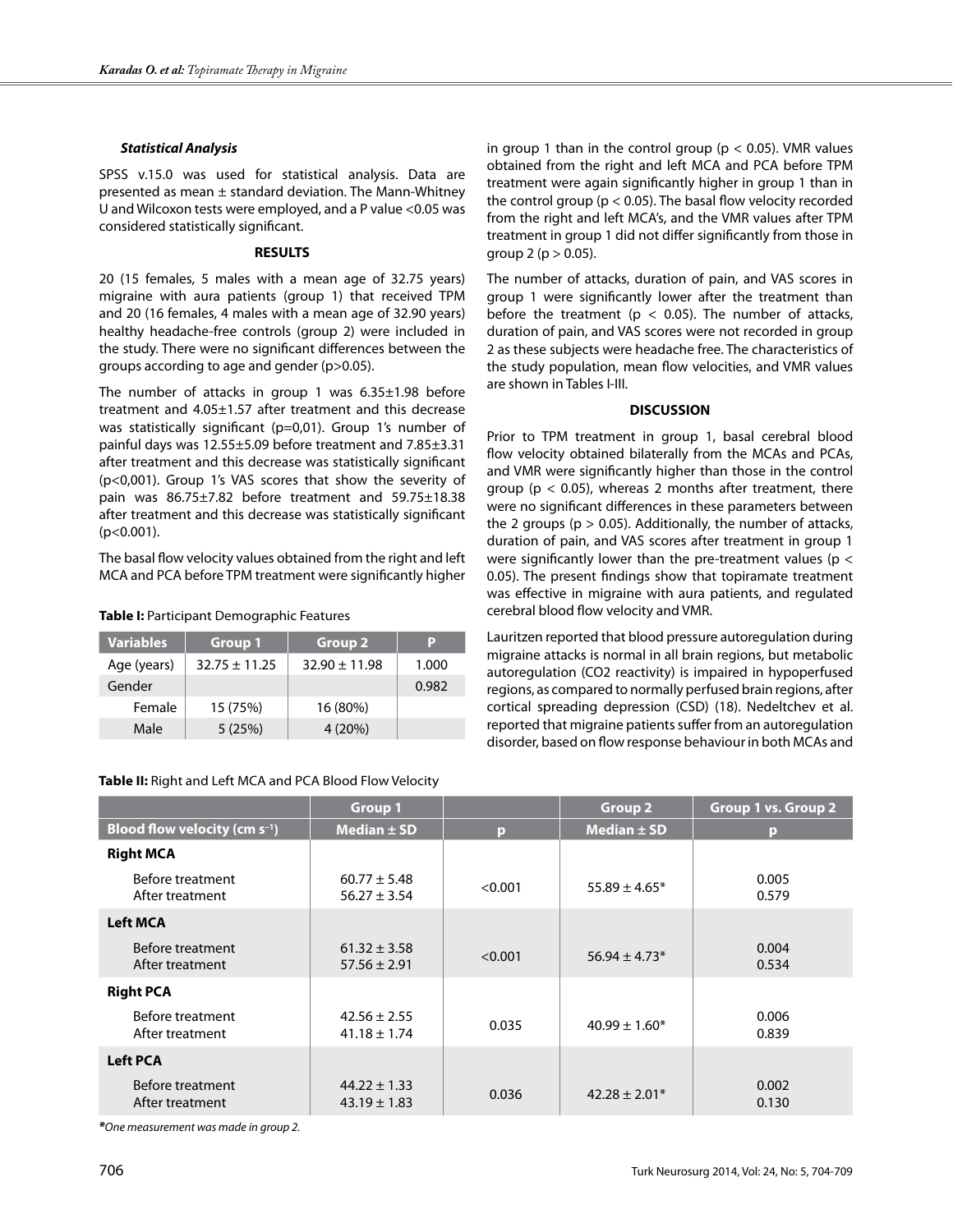|                                     | <b>Group 1</b>                     |         | <b>Group 2</b>   | <b>Group 1 vs. Group 2</b> |
|-------------------------------------|------------------------------------|---------|------------------|----------------------------|
| <b>VMR</b>                          | Median $\pm$ SD                    | p       | Median $\pm$ SD  | р                          |
| <b>Right MCA</b>                    |                                    |         |                  |                            |
| Before treatment<br>After treatment | $1.49 \pm 0.18$<br>$1.38 \pm 0.10$ | < 0.001 | $1.36 \pm 0.11*$ | 0.015<br>0.766             |
| <b>Left MCA</b>                     |                                    |         |                  |                            |
| Before treatment<br>After treatment | $1.53 \pm 0.10$<br>$1.41 \pm 0.10$ | < 0.001 | $1.38 \pm 0.12*$ | 0.001<br>0.387             |
| <b>Right PCA</b>                    |                                    |         |                  |                            |
| Before treatment<br>After treatment | $1.54 \pm 0.15$<br>$1.47 \pm 0.11$ | 0.014   | $1.41 \pm 0.13*$ | 0.012<br>0.076             |
| <b>Left PCA</b>                     |                                    |         |                  |                            |
| Before treatment<br>After treatment | $1.50 \pm 0.11$<br>$1.46 \pm 0.11$ | 0.040   | $1.42 \pm 0.08*$ | 0.010<br>0.156             |

#### **Table III:** Right and left MCA and PCA VMR

*\*One measurement was made in group 2.*

PCAs (using visual stimuli during an attack-free period) (20). Ayata et al. evaluated the efficacy of prophylactic migraine drugs on CSD using a rat model. Valproate, propranolol, amitriptyline, TPM, and methysergide were administered. They reported that chronic use of these drugs reduced the frequency of CSD (dose dependently) by 40%-80% (6).

It remains unclear via what mechanism TPM acts as a migraine preventive (14). Storer and Goadsby reported that TPM inhibits neurons of the trigeminocervical complex following superior sagittal sinus stimulation (25). Shank reported the molecular activity of TPM, as follows: inhibits voltage-gated Na and Ca channels; modulates glutamate-mediated neurotransmission (reducing depolarization induced by AMPA and kainatemediated currents); enhances some types of GABA receptors; inhibits carbonic anhydrase; modulates K conductance and proteins that regulate neurotransmitter release from synaptic terminals (22). TPM acts by reducing nociceptive transmission via trigeminovascular modulation and inhibition of CSD (2,25). Ackerman and Goadsby showed that TPM was also able to inhibit NO-induced dural blood vessel dilation (3). They reported that TPM attenuates the NO response, presumably inhibiting the release of CGRP from trigeminal neurons, but not the NO-cGMP interaction that produces dilation of blood vessels. It seems unlikely that TPM acts directly on dural blood vessels, as it is unable to inhibit CGRP-induced dilation (3).

Thie et al. examined 100 patients (common or classic migraine) using TCD and compared the patients to a control group (40 young controls). They reported that all intracranial arteries in the migraine patients had higher average flow rates, and that the vascular reactivity in the PCAs in response to eye closing was significantly higher in the migraine group than in the control group (26). Fiermonte et al. studied 3 groups (control  $[n = 15]$ , migraine with aura  $[n = 15]$ , and migraine without aura [n = 15]) and reported that cerebrovascular CO2 reactivity

was higher during the interictal period in the migraine with aura patients (13). Recently, Valikovics et al. measured baseline blood flow velocity in the MCAs of 51 migraine patients and 101 controls; cerebrovascular reactivity was measured after intravenous administration of acetazolamide in 12 migraneous patients and in 19 controls. Baseline mean velocity was significantly higher in the migraine group and the difference remained significant during acetazolamide stimulation, but the course of response did not differ between the controls and migraine patients (30).

Vernieri et al. observed higher blood flow velocity in the MCAs and VMR in 16 migraine patients than in 21 controls. Their findings provide additional evidence of an abnormality in cerebral autoregulatory mechanisms in migraine patients (31). Dora and Balkan studied patients with migraine and a control group. They reported that BHI was significantly higher in the patients, and that elevated reactivity might be associated with an increase in vascular tonus; however, normal blood flow velocity and high reactive responses were observed in the patients. These findings suggest that the reactive responses in the migraine patients were due to altered hypersensitivity to CO2 (9). Dora and Balkan also studied 20 migraine patients and 11 healthy controls, comparing BHI before and after 10 mg flunarizine per day treatment. Before treatment BHI values were significantly higher in the migraine group, whereas after 3 months of treatment the difference in BHI was no longer significant (10). Fiermonte et al. reported higher cerebral blood flow velocity in migraine patients with and without aura, and higher VMR in the migraine with aura patients. Following 2 months of flunarizine treatment, VMR in the migraine with aura patients was within normal limits, whereas blood flow rates did not change. Flunarizine reduced VMR without affecting the cerebral blood flow velocity, which indicated that its mechanism of action is not related to vasodilatation (12).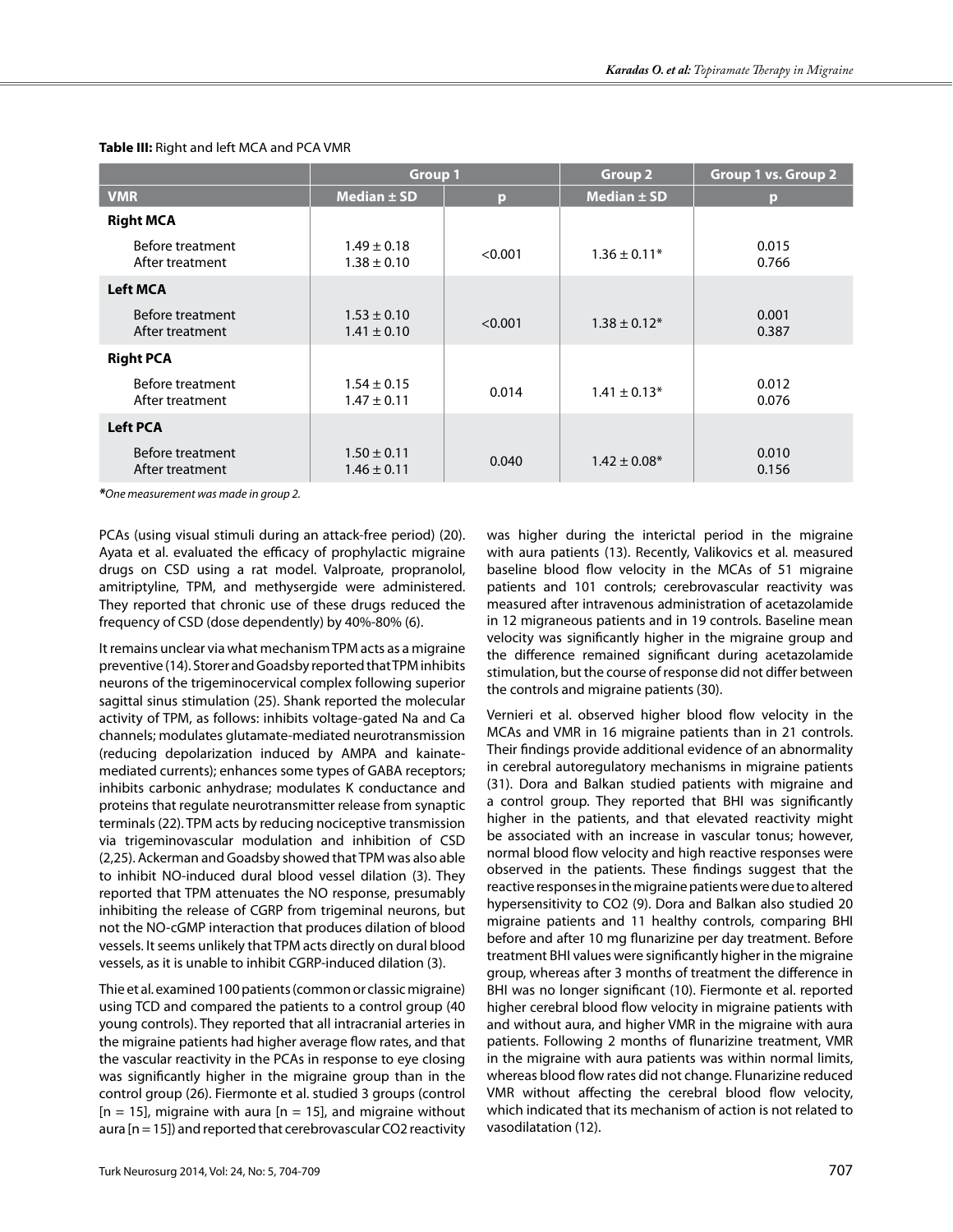Kastrup et al. studied 20 migraine patients and 30 controls using TCD of both MCAs and PCAs, and reported that mean cerebrovascular blood flow velocity and CO2 reactivity were higher in the patients with migraine (15). The same year Kastrup et al. investigated metoprolol treatment and reported that it had no effect on reactivity in migraine patients that had elevated reactivity before treatment (16). Silvestrini et al. evaluated cerebrovascular reactivity in the MCAs and basilar arteries in 15 migraine patients with aura, 15 migraine patients without aura, and 15 healthy controls. VMR obtained from the MCAs was similar in all groups, but VMR obtained from the basilar arteries were lower in the patients with migraine and aura (23).

In conclusion, the literature clearly shows that there is a relationship between migraine and cerebral hemodynamics, especially MCA hemodynamics; however, unlike other studies, the present study used TPM as a prophylactic treatment, the BHI procedure was employed, and both right and left MCA and PCA hemodynamics were simultaneously evaluated. Based on the present study's findings, TPM was efficacious in migraine with aura patients and TPM played a role in the regulation of cerebral hemodynamics.

The limitations of our study is that the number of patients included was relatively small and that it would be better to compare the control group with migraine patients who have not received TPM treatment. Further work is needed to show the relationships between migraine and hemodynamic abnormalities, treatment options, and their effects on cerebral blood flow. Our VMR results and VAS scores showed that TPM is an effective drug for prevention of migraine and reducing the severity of attacks.

#### **REFERENCES**

- 1. Aaslid R, Lindegaard KF, Sortenberg W, Nornes H: Cerebrovascular autoregulation dynamics in humans. Stroke 20: 45-52,1989
- 2. Akerman S, Goadsby PJ: Topiramate inhibits cortical spreading depression in rat and cat: Impact in migraine aura. Neuroreport 16:1383-1387,2005
- 3. Akerman S, Goadsby PJ: Topiramate inhibits trigeminovascular activation: An intravital microscopic study. Br J Pharmacol 146:7-14,2005
- 4. Akerman S, Williamson DJ, Kaube H: Nitric oxide synthase inhibitors can antagonize neurogenic and calcitonin generelated peptide induced dilation of dural meningeal vessels. Br J Pharmacol 137:62-68,2002
- 5. Alemdar M, Selekler HM, Komsuoğlu SS: Temporal characteristics of migraine-type headache. Agri 21(4):168-174,2009
- 6. Ayata C, Jin H, Kudo C, Dalkara T, Moskowitz MA: Suppression of cortical spreading depression in migraine prophylaxis. Ann Neurol 59(4):652-661,2006
- 7. Claassen J, Zhang R, Fu Q, Witkowski S, Levine B: Transcranial Doppler estimation of cerebral blood flow and cerebrovascular conductance during modified rebreathing. J Appl Physiol 102:870-877,2007
- 8. Dahl A, Russell D, Rootwelt K, Nyberg-Hansen R, Kerty E: Cerebral vasoreactivity assessed with transcranial doppler and regional cerebral blood flow measurements. Stroke 26: 2302-2306,1995
- 9. Dora B, Balkan S: Exaggerated interictal cerebrovascular reactivity but normal blood flow velocities in migraine without aura. Cephalalgia 22(4):288-290,2002
- 10. Dora B, Balkan S, Tercan E: Normalization of high interictal cerebrovascular reactivity in migraine without aura by treatment with flunarizine. Headache 43(5):464-469,2003
- 11. Ferrari MD: Migraine. Lancet 351:1043-1051,1998
- 12. Fiermonte G, Annulli A, Pierelli F: Transcranial Doppler evaluation of cerebral hemodynamics in migraineurs during prophylactic treatment with flunarizine. Cephalalgia 5: 492-496,1999
- 13. Fiermonte G, Pierelli F, Pauri F, Cosentino F I I, Soccorsi R, Giacomini P: Cerebrovascular CO2 reactivity in migraine with aura and without aura. A transcranial doppler study. Acta Neurologica Scandinavica 92:166-169,1995
- 14. Frediani F, Villani V, Cassucci G: Peripheral mechanism of action of antimigraine prophylactic drugs. Neurol Sci 29: 127-130,2008
- 15. Kastrup A, Thomas C, Hartmann C, Schabet M: Cerebral blood flow and CO2 reactivity in interictal migraineurs: A transcranial doppler study. Headache 38:608-613,1998
- 16. Kastrup A, Thomas C, Hartmann C, Schabet M: No effect of prophylactic treatment with metoprolol on cerebrovascular CO2 reactivity in migraineurs. Cephalalgia 6:353-357,1998
- 17. Kececi H, Atakay S: Effects of topiramate on neurophysiological and neuropsychological tests in migraine patients. Journal of Clinical Neuroscience 16:1588-1591,2009
- 18. Lauritzen M: Cortical spreading depression in migraine. Cephalalgia 21:757-760,2001
- 19. Müller M, Voges M, Piepgras U, Schimrigk K: Assessment of cerebral vasomotor reactivity by transcranial Doppler ultrasound and breath-holding. A comparison with acetazolamide as vasodilatory stimulus. Stroke 26:96-100,1995
- 20. Nedeltchev K, Arnold M, Schwermann M, Nirkko A, Lagger F, Mattle HP, Sturzenegger M: Cerebrovascular response to repetitive visual stimulation in interictal migraine with aura. Cephalalgia 24:700-706,2004
- 21. Ruiz L, Ferrandi D: Topiramate in migraine progression. J Headache Pain 10:419-422,2009
- 22. Shank RP, Maryanoff BE: Molecular pharmacodynamics, clinical therapeutics and pharmacokinetics of topiramate. CNS Neurosci Ther 14:120-142,2008
- 23. Silvestrini M, Baruffaldi R, Bartolini M, Vernieri F, Lanciotti C, Matteis M, Troisi E, Provinciali L: Basilar and middle cerebral artery reactivity in patients with migraine. Headache 44(1): 29-34,2004
- 24. Sortenberg W: Cerebral artery blood velocity and cerebral blood flow. In: Newell DW, Aaslid R, (eds), Transcranial Doppler. New York: Raven Press Publishers, 1992:57-66